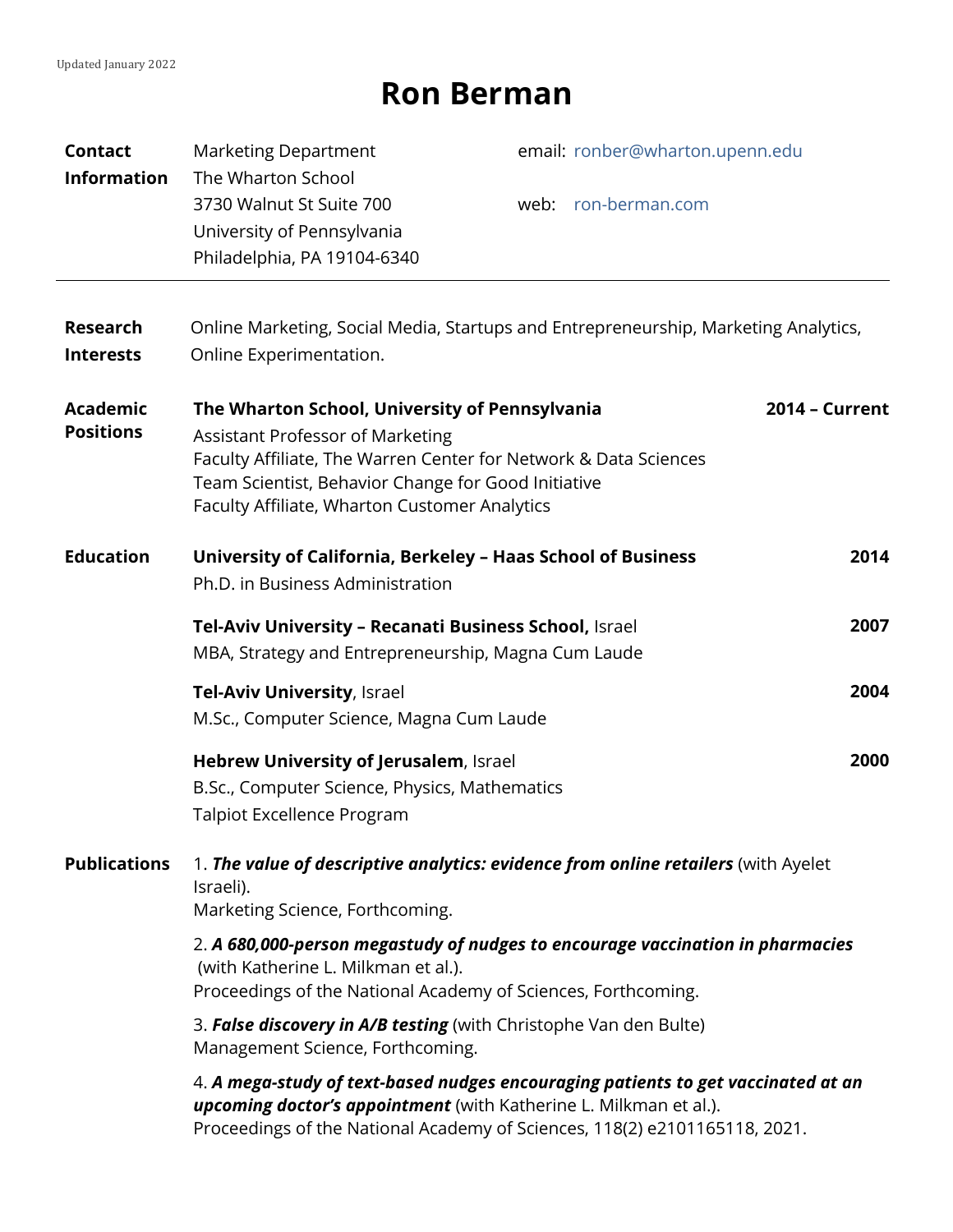5. *Curation algorithms and filter bubbles in social networks* (with Zsolt Katona).

Marketing Science, 39(2), 296–316, 2020. Finalist, John D. C. Little Award.

6. *Test & Roll: profit-maximizing A/B tests* (with Elea McDonnell Feit). Marketing Science, *38*(6), 1038-1058, 2019.

## 7. *A tale of two twitterspheres: microblogging during and after the 2016 primary and presidential debates*

(with Shiri Melumad, Colman Humphrey, and Robert Meyer). Journal of Marketing Research, 56(6) 895-917, 2019.

## 8. *Beyond the last touch: attribution in online advertising*

Marketing Science, *37*(5), 771-792, 2018. Winner, ISMS Doctoral Dissertation Proposal Competition.

9. *The role of search engine optimization in search marketing* (with Zsolt Katona). Marketing Science, 32(4), 644–651, 2013. Winner, Frank M. Bass Dissertation Paper Award.

10. *Provable unlinkability against traffic analysis with low message overhead* (with Amos Fiat, Marcin Gomulkiewicz, Marek Klonowski, Miroslaw Kutylowski, Tomer Levinboim, and Amnon Ta-Shma). Journal of Cryptology, 28(3), 623–640, 2015.

11. *Provable unlinkability against traffic analysis* **(**with Amos Fiat, and Amnon Ta-Shma). International Conference on Financial Cryptography, pages 266–280. Springer, 2004.

**Working Papers** 12. *Latent stratification for marketing experiments* (with Elea McDonnell Feit). Under Revision.

> 13. *p-Hacking in A/B testing* (with Leonid Pekelis, Aisling Scott and Christophe Van den Bulte).

Winner, MSI 2018-2020 Research Priorities Working Paper Competition. Winner, MSI 2019 Top Download Award.

14. *Naïve analytics equilibrium* (with Yuval Heller). Under Review.

15. *Screening influencers* (with Xudong Zheng). Under Revision.

16. *Price manipulation in peer-to-peer markets and the sharing economy* (with Vladimir Pavlov).

17. *Predicting startup survival using the normalized burn rate* (with Pablo Hernández-Lagos).

Under Revision.

18. *The impact of time horizon on the effect of diversification* (with Yonatan Berman).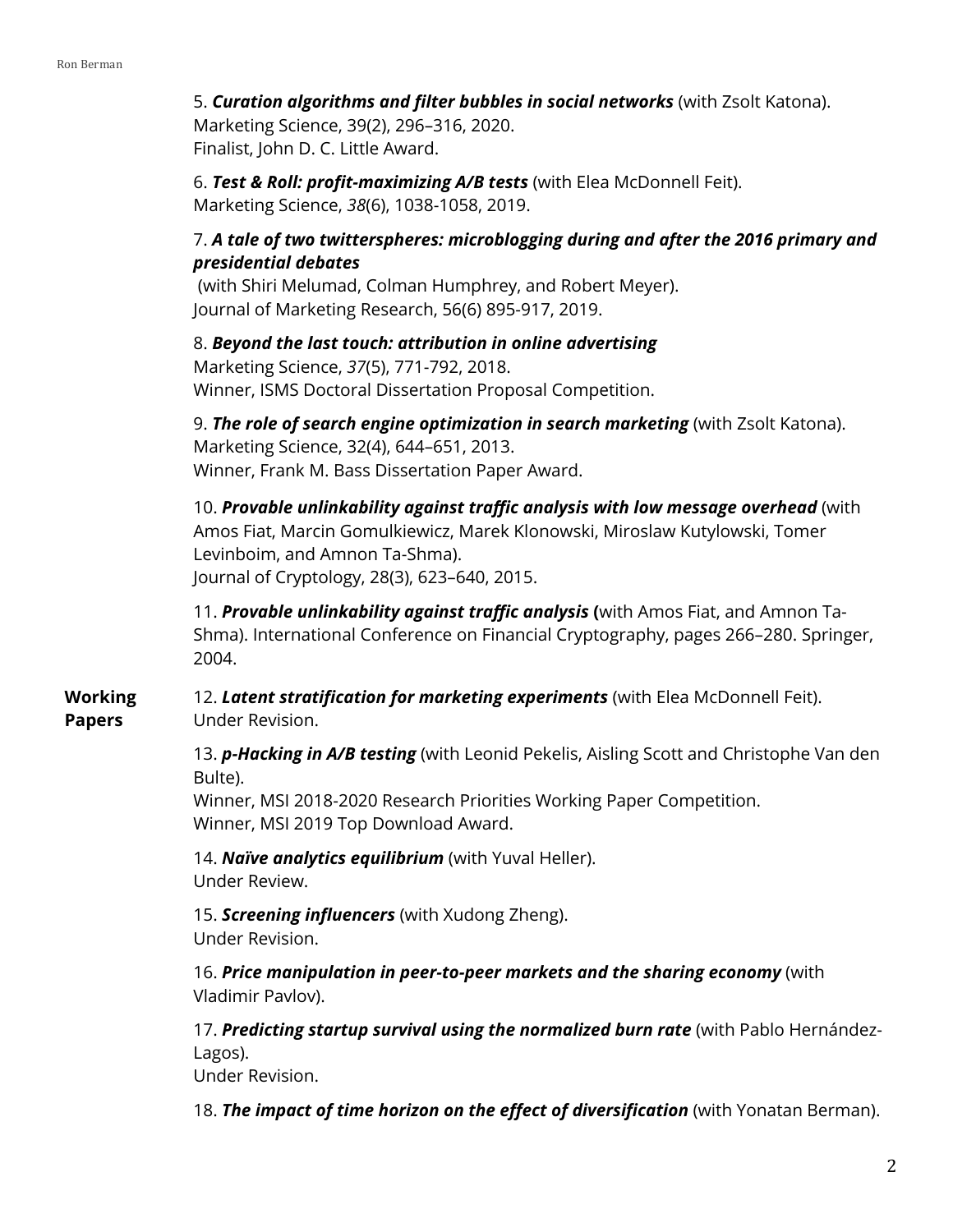19. *The dark side of adding a category: will existing ones "pay the price"* (with Qi Yu and Eric Bradlow).

20. *When (not) to persuade consumers: persuasive and demarketing information designs* (with Hangcheng Zhao and Yi Zhu). Under Revision.

| Honors,           | Wharton Teaching Excellence Award                                                                | 2021 |
|-------------------|--------------------------------------------------------------------------------------------------|------|
| <b>Awards and</b> | U.S.-Israel Binational Science Foundation Startup Grant (\$150,000)                              | 2021 |
| <b>Grants</b>     | Finalist, John D.C. Little Best Paper Award                                                      | 2021 |
|                   | MSI Young Scholar Award                                                                          | 2020 |
|                   | Wharton Teaching Excellence Award                                                                | 2020 |
|                   | V. "Seenu" Srinivasan Young Scholar Award in Quantitative Marketing                              | 2020 |
|                   | Mack Institute Research Fellowship                                                               | 2020 |
|                   | Wharton Dean's Research Fund                                                                     | 2020 |
|                   | NET Institute Summer Research Grant                                                              | 2020 |
|                   | MSI 2019 Top Paper Download Award                                                                | 2020 |
|                   | NET Institute Summer Research Grant                                                              | 2019 |
|                   | Mack Institute Research Fellowship                                                               | 2019 |
|                   | MSI 2018-2020 Research Priorities Working Paper Competition                                      | 2018 |
|                   | Alex Panos Research Award                                                                        | 2018 |
|                   | Adobe Digital Experience Research Award (\$25,000)                                               | 2017 |
|                   | Wharton Dean's Research Fund                                                                     | 2016 |
|                   | NET Institute Summer Research Grant                                                              | 2016 |
|                   | Mack Institute Research Fellowship                                                               | 2015 |
|                   | Frank M. Bass Dissertation Paper Award                                                           | 2014 |
|                   | ISMS Doctoral Dissertation Proposal Competition                                                  | 2014 |
| <b>Advising</b>   | PhD (co-)advisor: Qi Yu.                                                                         |      |
|                   | Post-doc (co-)supervisor: Daniela Schmitt.                                                       |      |
|                   | PhD committee: Abhinav Uppal, Vladimir Pavlov, Alex Miller (Wharton                              |      |
|                   | OID), Zijun Tian (Penn Economics).                                                               |      |
| <b>Service</b>    | <b>Associate editor:</b> Quantitative Marketing and Economics (QME).                             |      |
|                   | <b>Editorial review board:</b> Marketing Science (MKSC), Journal of Marketing<br>Research (JMR). |      |
|                   | Ad-hoc reviewer: Management Science (MGSC), International Journal of                             |      |
|                   | $Dosecuch$ in $Mouleation (IDIM)$ $Oosecation$ $Dosecuch (OD)$ $Inforreative$                    |      |

Research in Marketing (IJRM), Operations Research (OR), Information System Research (ISR), Journal of Economics & Management Strategy (JEMS), The American Statistician (TAS), The B.E. Journal of Theoretical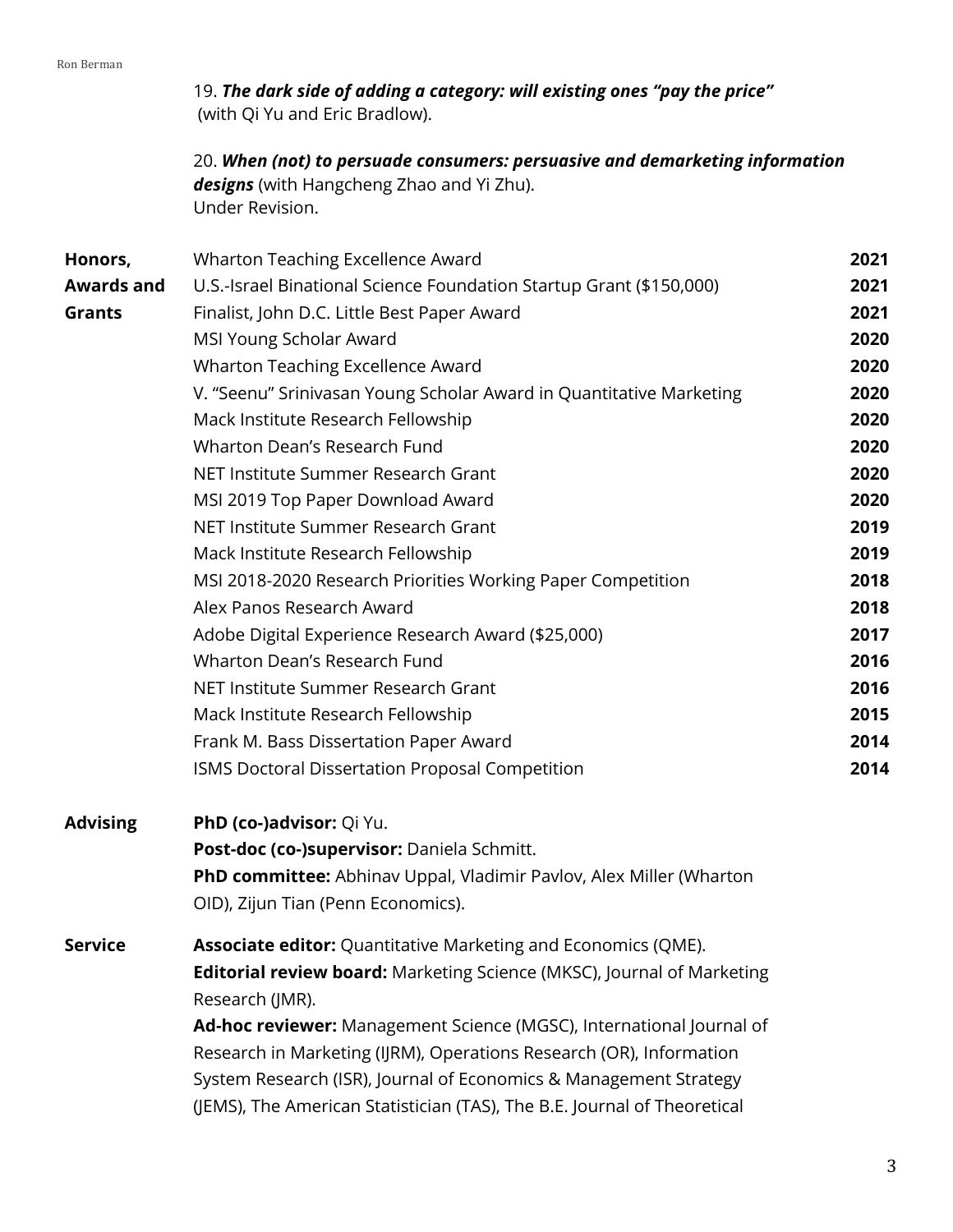Economics, California Management Review (CMR), Journal of Retailing and Consumer Services (JRCS), PLOS One, IEEE Transactions on Systems, Man and Cybernetics: Systems. **Conference and grant committees:** UTD Bass FORMS 2022, QME 2019, WSDM 2013, Israel Science Foundation (ISF). **Industry:** ARF Attribution Working Group Expert Panelist.

**Other**  *RugsPlanet* (with Blake Morell)

**Publications** Case Study, 2020.

> *p-Hacking and false discovery in A/B testing* (with Leonid Pekelis, Aisling Scott and Christophe Van den Bulte). MSI Report 18-130-10.

*Enhancing power of marketing experiments using observational data* (with Elea McDonnell Feit). MSI Report 18-116-06.

*United by Blue* (with Komal Rathi). Wharton Case Study Series, 2016.

## **Teaching The Wharton School**

|                   | MKTG 730/230/770/270/727/227 - Digital Marketing, Social Media and<br><b>Electronic Commerce</b> | $2015 - 2022$ |
|-------------------|--------------------------------------------------------------------------------------------------|---------------|
|                   | MKTG 955 - Analytical and OR Models in Marketing Part B                                          | $2016 - 2021$ |
|                   | MKTG 972 - Advanced Topics in Marketing Seminar                                                  | $2016 - 2017$ |
|                   | <b>Haas School of Business</b>                                                                   |               |
|                   | Head Teaching Assistant (Head GSI)                                                               | $2012 - 2014$ |
|                   | Teaching Assistant, Social Media Marketing                                                       | $2011 - 2012$ |
|                   | Teaching Assistant, Marketing Strategy                                                           | $2009 - 2011$ |
|                   | <b>Hebrew University of Jerusalem</b>                                                            |               |
|                   | Teaching Assistant, Data Structures                                                              | 2004          |
| Professional      | <b>Carmel Ventures Venture Capital, Israel</b>                                                   |               |
| <b>Experience</b> | Principal                                                                                        | $2006 - 2008$ |
|                   | <b>Israel Defense Forces (IDF)</b>                                                               |               |
|                   | Deputy Head of Unit                                                                              | $2005 - 2006$ |
|                   | Talpiot Military-Academy, Jerusalem, Israel                                                      |               |
|                   | Chief Instructor                                                                                 | $2003 - 2005$ |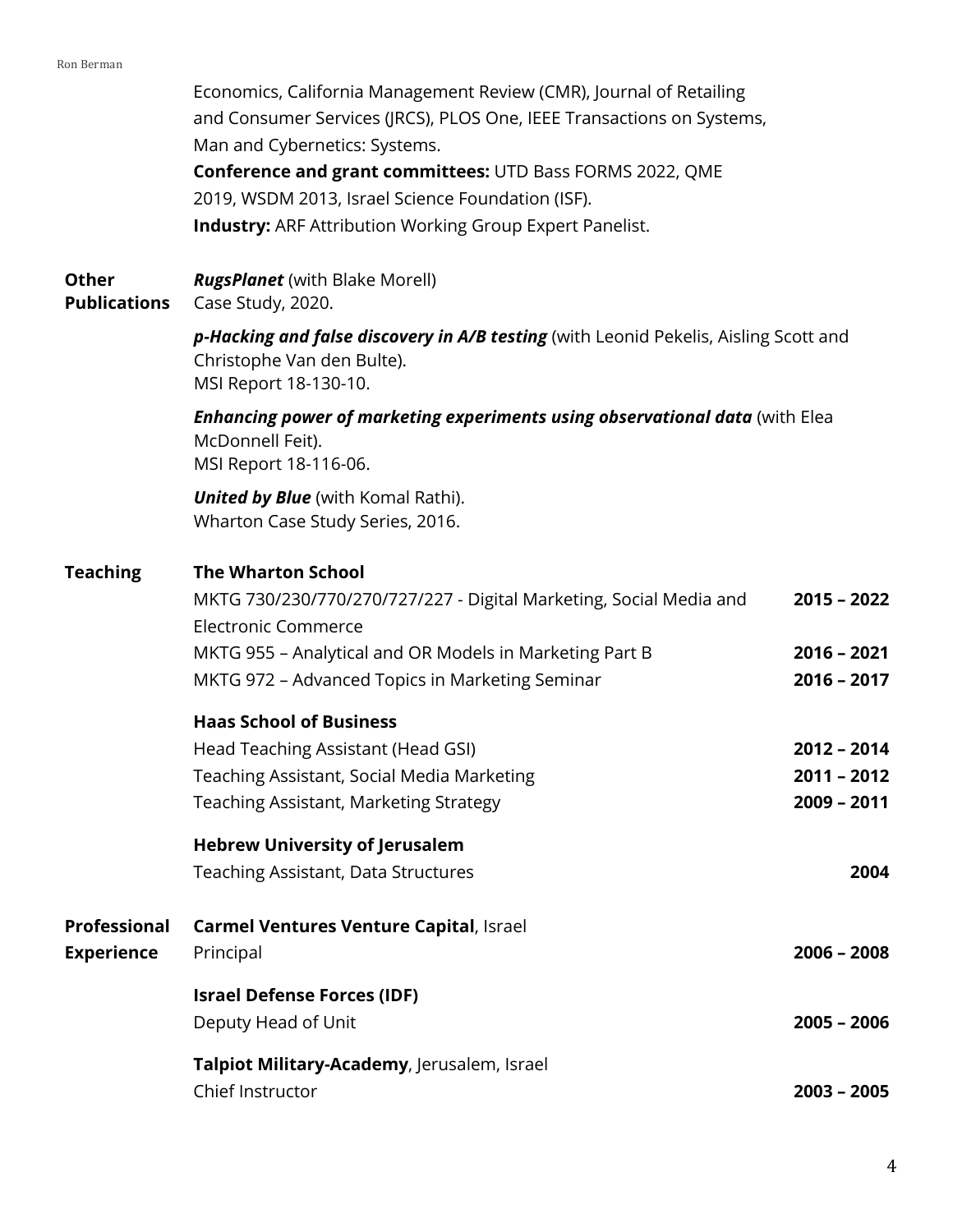|                   | <b>Government of Israel, Tel-Aviv, Israel</b><br>Software Developer | $2000 - 2003$ |
|-------------------|---------------------------------------------------------------------|---------------|
|                   | Past Honors, UC Berkeley                                            |               |
| <b>Awards and</b> | Hayase Award for outstanding service to the PhD community           | 2014          |
| Grants            | Haas Dean's Dissertation Fellowship                                 | 2013 - 2014   |

| <b>Grants</b>        | Haas Dean's Dissertation Fellowship                                  | $2013 - 2014$ |
|----------------------|----------------------------------------------------------------------|---------------|
|                      | California Management Review Fellowship                              | $2012 - 2013$ |
|                      | Joe Shoong Foundation Scholarship                                    | 2012          |
|                      | Haas Dean's Research Fellowship                                      | 2011          |
|                      | Benton C. Coit Scholarship                                           |               |
|                      | AMA Sheth Foundation Doctoral Consortium Fellow                      |               |
|                      | Workshop on Quantitative Marketing and Structural Econometrics, Duke | 2010          |
|                      | University                                                           |               |
|                      | Lam Research Fellowship                                              | 2009          |
|                      | Haas PhD Fellowship                                                  | $2008 - 2012$ |
|                      | <b>Tel-Aviv University</b>                                           |               |
|                      | Dean's Award for Exceptional Students                                | 2007          |
|                      | <b>Hebrew University of Jerusalem</b>                                |               |
|                      | Dean's List                                                          | 1998          |
|                      | <b>Talpiot Excellence Program</b>                                    | 1997 - 2000   |
| <b>Invited Talks</b> | "Naïve Analytics Equilibrium"                                        |               |
|                      | Penn Economics Micro Theory Seminar                                  | 2021          |
|                      | UC Berkeley Haas Marketing Seminar                                   |               |
|                      | Virtual Quant Marketing Seminar (VQMS)                               |               |
|                      | Toulouse School of Economics Digital Economics Conference            |               |
|                      | <b>USC Marshall Virtual Seminar</b>                                  | 2020          |
|                      | "False Discovery in A/B Testing"                                     |               |
|                      | <b>UCSD Rady Marketing Seminar</b>                                   | 2021          |
|                      | MIT Initiative on the Digital Economy (IDE) Seminar                  |               |
|                      | Northeastern D'Amore-McKim Marketing Seminar                         |               |
|                      | Yale SOM Marketing Seminar                                           |               |

- University of Chicago Booth Marketing Seminar **2020 "Latent Stratification for Advertising Experiments"**
- Causal Science Data Meeting **2020**

5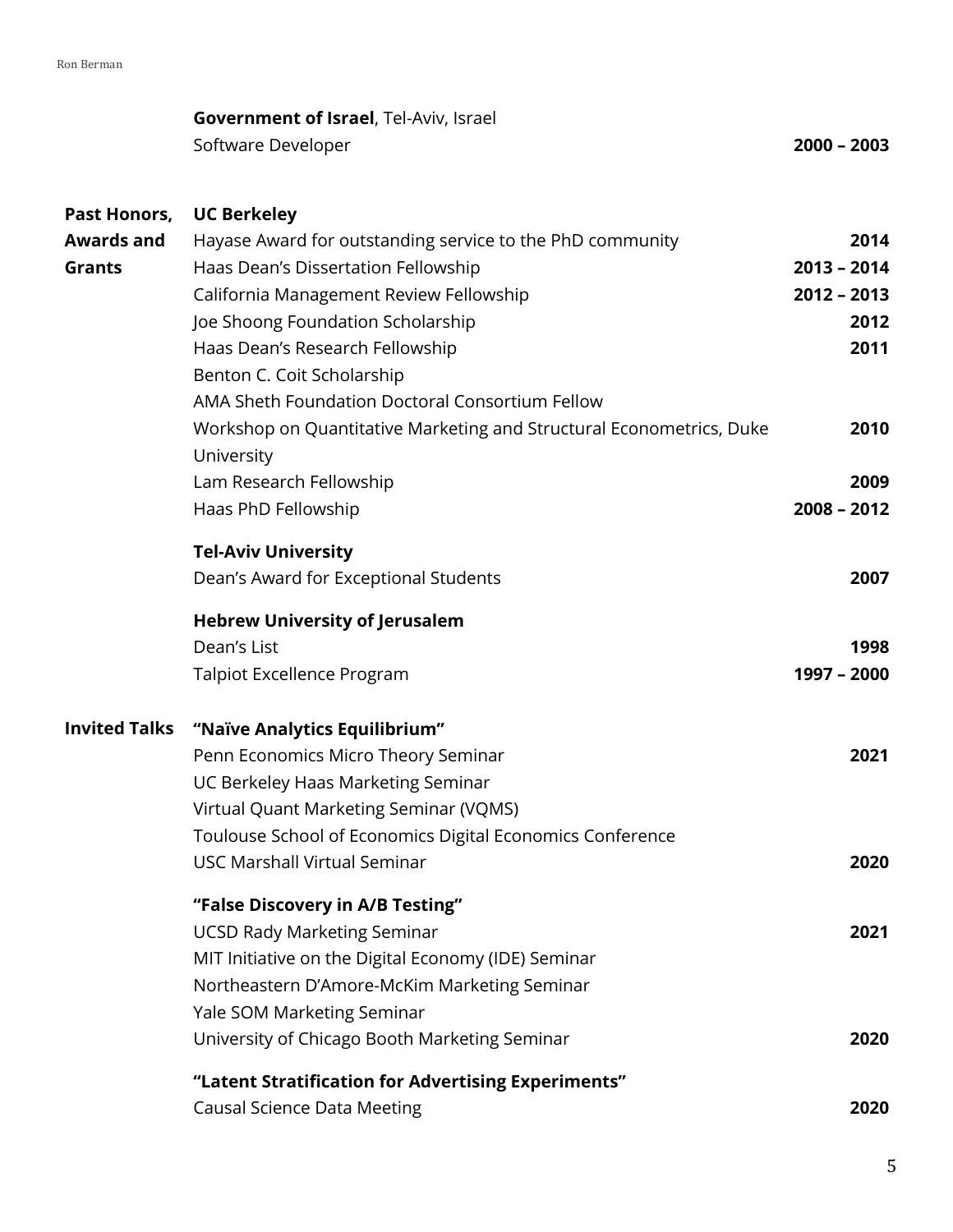Marketing Science Conference

| "When (not) to Persuade Customers"<br><b>Marketing Science Conference</b>                                                                                                                                                                                                                                                                                                                                                                | 2020                 |
|------------------------------------------------------------------------------------------------------------------------------------------------------------------------------------------------------------------------------------------------------------------------------------------------------------------------------------------------------------------------------------------------------------------------------------------|----------------------|
| "The Added Value of Data Analytics: Evidence from Online<br><b>Retailers"</b>                                                                                                                                                                                                                                                                                                                                                            |                      |
| Marketing Science Conference, Rome, Italy                                                                                                                                                                                                                                                                                                                                                                                                | 2019                 |
| "Price Manipulation in Peer-to-Peer Markets"<br>NET Institute Conference on Network Economics<br>Berkeley Summer Institute in Competitive Strategy (SICS)                                                                                                                                                                                                                                                                                | 2019                 |
| "p-Hacking and False Discovery in A/B Testing"<br>Marketing Effectiveness Conference, Bologna, Italy<br><b>UCLA Anderson Marketing Camp</b><br><b>USC Marshall Marketing Seminar</b><br>Lightricks, Jerusalem                                                                                                                                                                                                                            | 2019                 |
| Facebook, Tel-Aviv<br>Marketing in Israel 2018<br>2018 Conference on Digital Marketing and Machine Learning, CMU<br>Marketing Modelers, NYC<br>University of Mannheim Marketing Seminar<br>Marketing Science Conference, Philadelphia, PA                                                                                                                                                                                                | 2018                 |
| "Curation Algorithms and Filter Bubbles in Social Networks"<br>Northwestern Kellogg Marketing Seminar<br><b>IDC Israel Marketing Seminar</b><br>Exploring Media Ecosystems - MIT Media Lab<br>Harvard Business School Marketing Seminar<br>Federal Communications Commission (FCC)<br>Berkeley Summer Institute in Competitive Strategy (SICS)<br>Hebrew University of Jerusalem Marketing Seminar<br>UTD Frank M. Bass FORMS Conference | 2018<br>2017         |
| "Using Observational Data to Increase Accuracy in Marketing<br><b>Experiments"</b><br>Drexel University Marketing Seminar<br>Tel-Aviv University Marketing Seminar<br>Consumer Analytics Workshop, Chile<br>Temple University Marketing Workshop<br>MIT CODE Conference                                                                                                                                                                  | 2018<br>2017<br>2016 |